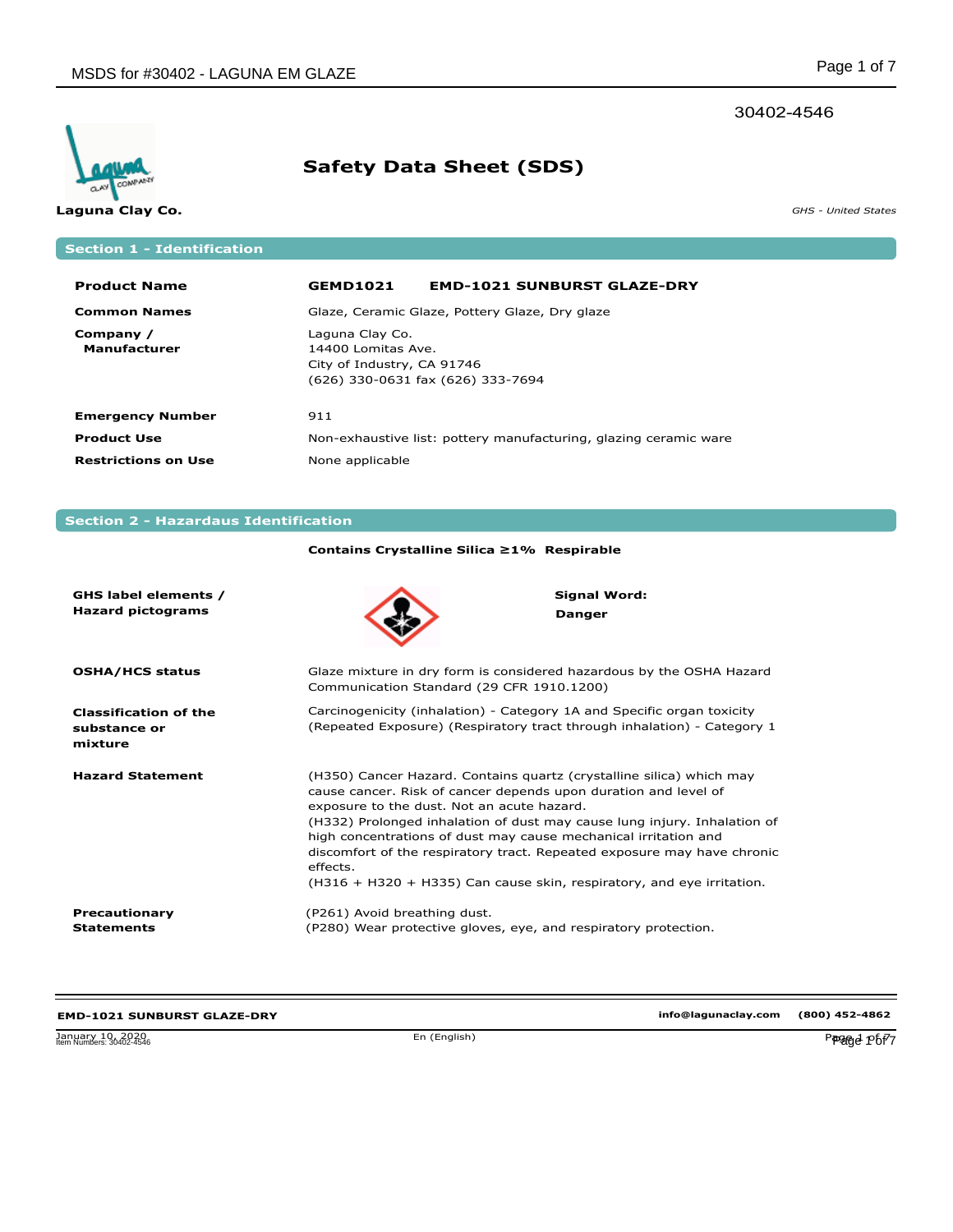*Safety Data Sheet (SDS)* 

## **EMD-1021 SUNBURST GLAZE-DRY**

*GHS - United States* **GEMD1021**

**Section 3 - Composition / Information on Ingredients**

**Substances/Mixtures** *Mixture - A trade secret claim is made for this item.*

| Component                  | CAS #            | Approx % by Wt. |  |
|----------------------------|------------------|-----------------|--|
|                            | $65997 - 18 - 4$ | $>65\%$         |  |
| <b>FRIT</b>                |                  |                 |  |
| Kaolin                     | $1332 - 58 - 7$  | $5 - 10%$       |  |
| Crystaline Silica - quartz | $14808 - 60 - 7$ | $<5\%$          |  |
| Barium Carbonate           | $513 - 77 - 9$   | $<5\%$          |  |
| Bentonite                  | $1302 - 78 - 9$  | $<2\%$          |  |
| Barium Sulfate             | $7727 - 43 - 7$  | $<2\%$          |  |
| Strontium Carbonate        | $1633 - 05 - 2$  | $<2\%$          |  |

# **Section 4 - First Aid Measures**

# **First-Aid Measures**

| <b>Eye Contact</b>  | If eye contact occurs, rinse immediately with plenty of water. If irritation persists, seek<br>medical attention. |
|---------------------|-------------------------------------------------------------------------------------------------------------------|
| <b>Skin Contact</b> | If irritation occurs, wash thoroughly with water. If it persists, seek medical attention.                         |
| <b>Inhalation</b>   | Move victim to fresh air in well ventilated area. If coughing or irritation persists, seek<br>medical attention.  |
| Ingestion           | Consult physician and/or obtain competent medical assistance.                                                     |

## **Symptoms and Effects, both Acute and Delayed**

| <b>Eye Contact</b>      | Prolonged contact with large amounts of dust may cause mechanical irritation.                                                                                                                                                                |
|-------------------------|----------------------------------------------------------------------------------------------------------------------------------------------------------------------------------------------------------------------------------------------|
| <b>Skin Contact</b>     | Prolonged contact with large amounts of dust may cause mechanical irritation.                                                                                                                                                                |
| <b>Inhalation</b>       | Inhalation of high concentrations of dry glaze dust may cause mechanical irritation and<br>discomfort. Long term exposure may cause chronic effects (see section 11).                                                                        |
| Ingestion               | Large quantities ingested may cause gastrointestinal irritation.                                                                                                                                                                             |
| <b>Chronic Symptons</b> | Repeated or prolonged exposure to respirable crystalline silica dust may cause lung<br>damage in the form of silicosis. Symptons will include shortness of breath, fever fatique,<br>loss of appetite, chest pain, dry non-productive cough. |

# **EMD-1021 SUNBURST GLAZE-DRY**

January 10, 2020<br>Item Numbers: 30402-4546 Page 2 of 7 January 10, 2020<br>Item Numbers: 30402-4546 Page 2 of 77 and 2021 12:00 and 2021 12:00 page 2 of 77 and 2021 12:00 page 2 of 77 and 2021

**info@lagunaclay.com (800) 452-4862**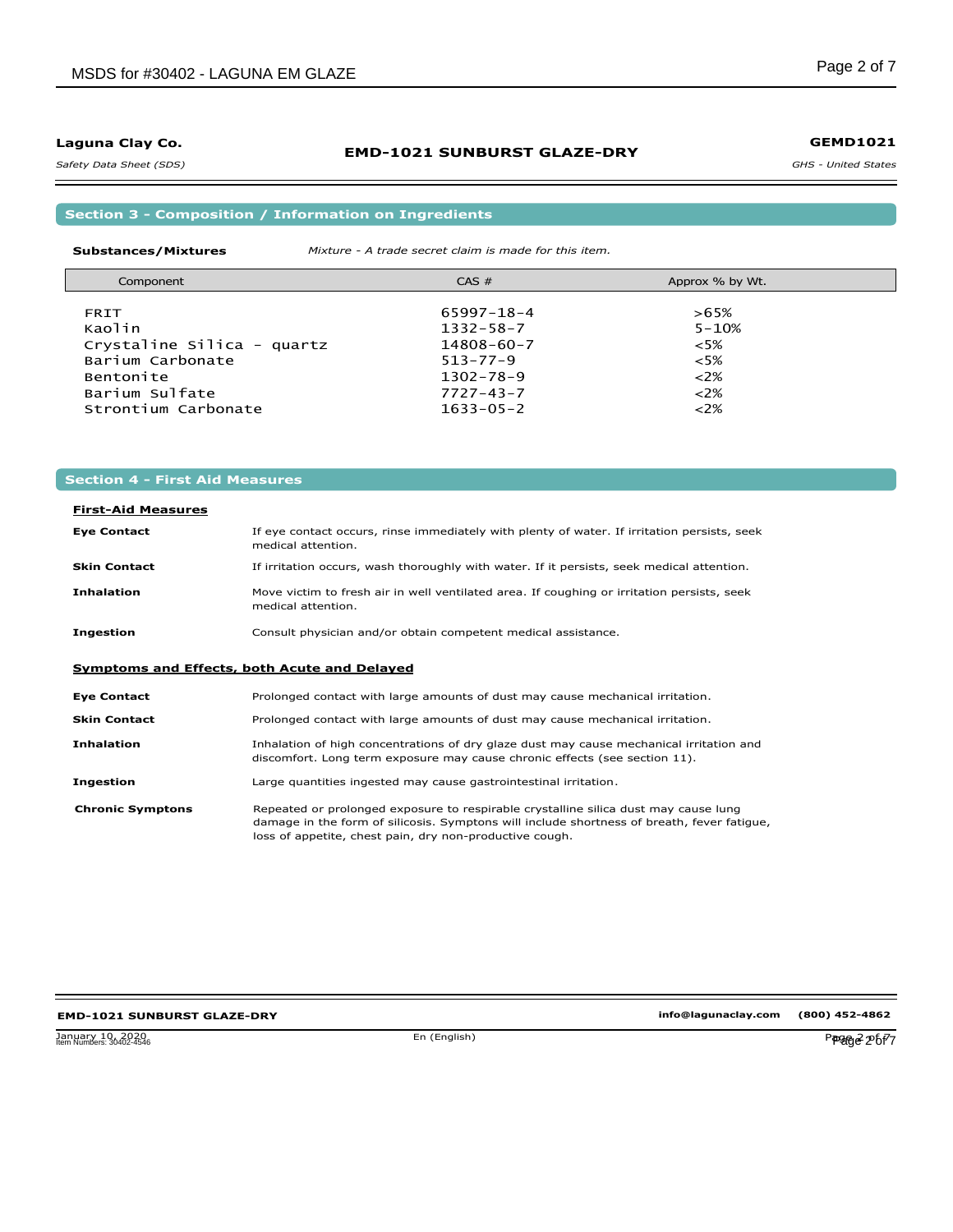*Safety Data Sheet (SDS)* 

## **EMD-1021 SUNBURST GLAZE-DRY**

*GHS - United States* **GEMD1021**

| <b>Section 5 - Fire Fighting Measures</b>                       |                                                                                                                                                                               |
|-----------------------------------------------------------------|-------------------------------------------------------------------------------------------------------------------------------------------------------------------------------|
| <b>General Fire Hazards</b>                                     | Glaze mixture in dry or moist form is not flammable and does not support fire. The<br>paper bags or plastic bags and cardboard boxes containing the mixture are<br>flammable. |
| <b>Extinguishing Media</b>                                      | Use appropriate extinguishing media for surrounding fire.                                                                                                                     |
| <b>Chemical hazards</b><br>from fire                            | Glaze mixture does not contain hazardous decomposition products.                                                                                                              |
| <b>Protective actions</b><br>and equipment for<br>fire-fighters | Glaze mixture and packaging can become slippery when wet. Fire-fighters should<br>wear appropriate protective equipment.                                                      |

# **Section 6 - Accidental Release Measures**

| <b>Clean-up Methods</b>                                                    | If appropriate, use gentle water spray to wet down and minimize dust generation.                                                                                                                                                                    |
|----------------------------------------------------------------------------|-----------------------------------------------------------------------------------------------------------------------------------------------------------------------------------------------------------------------------------------------------|
| <b>Personal Precautions</b><br>and Personal<br><b>Protective Equipment</b> | Wear appropriate protective equipment and clothing during clean-up. When dry<br>sweeping use NIOSH approved respirators when dust levels exceed exposure<br>limits.                                                                                 |
| <b>Environmental</b><br><b>Precautions</b>                                 | Please read Section 2 completely. If any environmental warnings such as; H411 or<br>H412 are listed in Section 2, please use appropriate procedures when disposing<br>of product and container. Do not put materials into waterways or stormdrains. |
| <b>Emergency procedures</b><br>& Methods of<br>Containment                 | There are no emergency procedures required for this mixture. Place dry glaze<br>dust in a sealed container for re-use or proper disposal.                                                                                                           |

# **Section 7 - Handling & Storage**

| <b>Precautions for safe</b><br>handling                         | Read label before use. Do not eat, drink or smoke when using this product. Protect<br>dry material from moisture until use. Do not allow liquid glaze to freeze. Use<br>proper lifting techniques to avoid physical injury. |
|-----------------------------------------------------------------|-----------------------------------------------------------------------------------------------------------------------------------------------------------------------------------------------------------------------------|
| <b>Recommendations on</b><br>the conditions for safe<br>storage | No special storage considerations. Do not store liquid glaze mixture<br>below freezing point $(< 0$ °C or $< 32$ °F).                                                                                                       |

#### **EMD-1021 SUNBURST GLAZE-DRY**

January 10, 2020 En (English) Page 3 of 7 Item Numbers: 30402-4546 Page 3 of 7

**info@lagunaclay.com (800) 452-4862**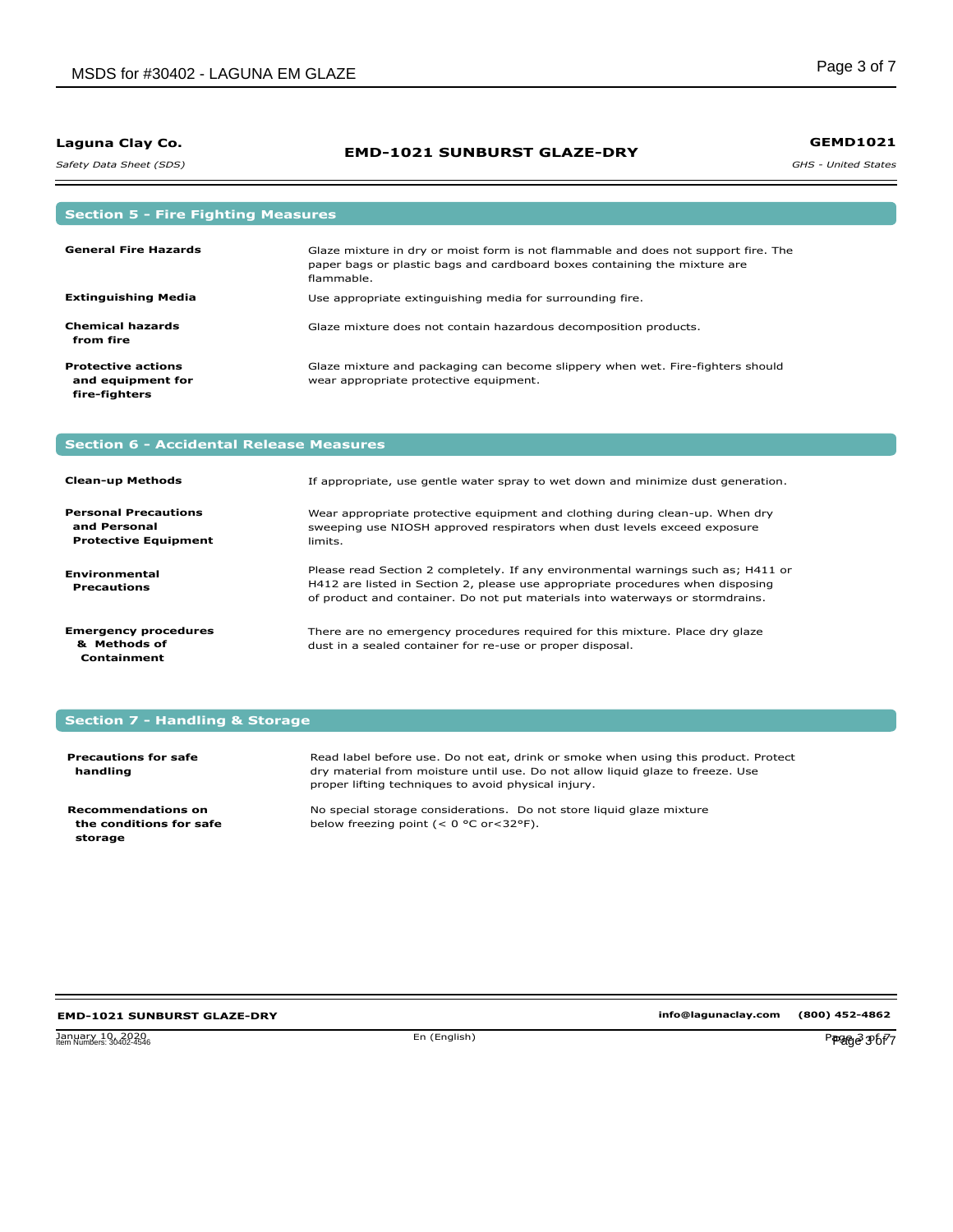*Safety Data Sheet (SDS)* 

# **Section 8 - Exposure Counts / Personal Protection**

#### **Airborne Exposure Limits**

| Hazardous Ingredient       | Wt. % Aprox. | CAS#            | OSHA PEL* / ACGIH TLV*                 |
|----------------------------|--------------|-----------------|----------------------------------------|
| FRIT                       | $>65\%$      | 65997-18-4      | 10mg/m3 STEL Zr                        |
| Kaolin                     | $5 - 10%$    | $1332 - 58 - 7$ | 5mg/m3 / 2mg/m3 respirable             |
| Crystaline Silica - quartz | $<5\%$       | 14808-60-7      | $0.1$ mg/m3 / 0.025mg/m3 respirable    |
| Barium Carbonate           | $~5\%$       | $513 - 77 - 9$  | $0.5$ mg/m $3/0.5$ mg/m $3$ respirable |
| Bentonite                  | $<2\%$       | $1302 - 78 - 9$ | 5mg/m3 / 3mg/m3 respirable             |
| Barium Sulfate             | ${<}2\%$     | $7727 - 43 - 7$ | 10PPM(STEL) / 10mg/m3 total dust       |
| Strontium Carbonate        | ${<}2\%$     | $1633 - 05 - 2$ | none established                       |

**EMD-1021 SUNBURST GLAZE-DRY**

#### **Engineering Measures**

Glaze mixture in moist form poses no inhalation health risk. Once glaze mixture has dried, there may be dust generated by cleaning and working processes. In the event that dust is generated, use local exhaust ventilation or other engineering controls as required to maintain exposures below applicable occupational exposure limits (TLV).

#### **Personal Protective Equipment (PPE)**

| Respiratory          | Dust is generated when working with dry glaze mixture. To minimize exposure to dust and/or<br>crystalline silica, cutting or sanding dry glaze products should be conducted with sufficient<br>ventilation. Respirable dust and quartz levels should be monitored regularly. Dust and quartz<br>levels in excess of appropriate exposure limits should be reduced by feasible engineering<br>controls, including (but not limited to) wet sanding, wet suppression, ventilation, and process<br>enclosure. When such controls are not feasible, NIOSH/MSHA approved respirators must be<br>worn in accordance with a respiratory protection program which meets OSHA requirements<br>as set forth at 29 CFR1910.134 and ANSI Z88.2-1080 "Practices for Respiratory Protection".<br>In most cases, a disposable N-95 Particulate Respirator is sufficient. |
|----------------------|-----------------------------------------------------------------------------------------------------------------------------------------------------------------------------------------------------------------------------------------------------------------------------------------------------------------------------------------------------------------------------------------------------------------------------------------------------------------------------------------------------------------------------------------------------------------------------------------------------------------------------------------------------------------------------------------------------------------------------------------------------------------------------------------------------------------------------------------------------------|
| Eyes                 | Use of NIOSH/OSHA approved safety glasses with side shields is recommended. Face shields<br>should also be used in excessively dusty conditions. Wear tight fitting dust goggles when<br>excessively (visible) dusty conditions are present or are anticipated. NIOSH recommends that<br>contact lenses not be worn when working with crystalline silica dust.                                                                                                                                                                                                                                                                                                                                                                                                                                                                                            |
| <b>Skin and Body</b> | Protective Clothing is not essential. Use gloves and/or protective clothing if abrasion or<br>allergic reactions are experienced.                                                                                                                                                                                                                                                                                                                                                                                                                                                                                                                                                                                                                                                                                                                         |

## **Section 9 - Physical & Chemical Properties**

| Appearance |
|------------|
|------------|

**Color Physical state pH Odor Odor threshold Melting Point Freezing Point Relative density/Specific** Lump/dry powder or colored liquid Various colors Solid 6 - 8 Earthy odor Not Applicable > 1200 °C (>2150°F)  $< 0 °C$  (<32°F)

**Evaporation Rate Solubility in water at 100 C Decomposition temperature Viscosity Flashpoint Boiling Point Flammability Vapor Pressure (mm HG) Vapor Density Partition coefficient**

No data available None Not Applicable Not Applicable Not Applicable Not Applicable Not Applicable Not Applicable Not Applicable Not Applicable

# **EMD-1021 SUNBURST GLAZE-DRY**

January 10, 2020<br>Item Numbers: 30402-4546 Page 4 of 7 and 10 and 10 and 10 and 10 and 10 and 10 and 10 and 10 and 10 and 10 and 1

**info@lagunaclay.com (800) 452-4862**

**GEMD1021**

*GHS - United States*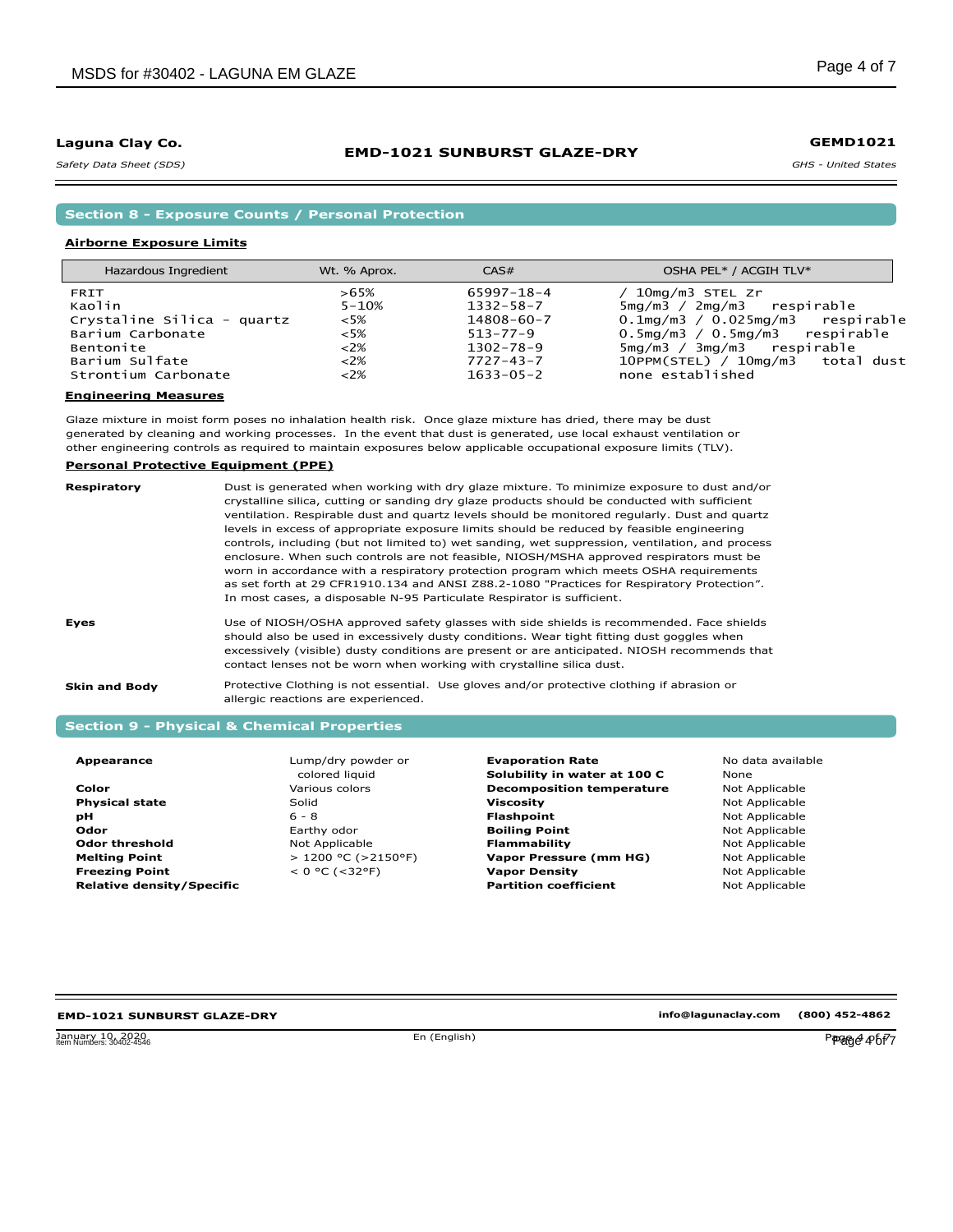*Safety Data Sheet (SDS)* 

## **EMD-1021 SUNBURST GLAZE-DRY**

*GHS - United States* **GEMD1021**

| <b>Section 10 - Stability &amp; Reactivity</b>                       |                                                                                                         |
|----------------------------------------------------------------------|---------------------------------------------------------------------------------------------------------|
| Reactivity                                                           | No dangerous reactions are known under normal conditions of use                                         |
| <b>Chemical Stability</b>                                            | Stable at standard temperature and pressure. No stabilizers<br>required to maintain chemical stability. |
|                                                                      | None known                                                                                              |
| <b>Possibility of Hazardous Reactions</b><br>and Conditions to Avoid |                                                                                                         |
| Incompatibility / Hazardous<br>decomposition products                | None known                                                                                              |

#### **Section 11 - Toxicological Information**

**Primary Route of Exposure:** Skin, Eye Contact, Inhalation and Ingestion

#### **Specific Organ Toxicity - Single Exposure**

Target organs include ears, skin, respiratory system, and gastrointestinal tract.

#### **Specific Organ Toxicity - Repeated Exposure**

Causes damage to eyes, skin, respiratory system, and gastrointestinal tract through prolonged or repeated exposure.

#### **Acute Short-Term Exposure Effects**

May cause eye irritation, skin irritation, respiratory tract irritation, and gastrointestinal tract irritation. Inhalation of high concentrations of dry glaze dust may cause mechanical irritation and discomfort. Long term exposure may cause chronic effects.

#### **Chronic Long Term Exposure Effects**

Silica has been classified by OSHA as a human lung carcinogen. Repeated or prolonged exposure of respirable crystalline silica dust may cause lung damage in the form of silicosis.

Effects of silicosis include bronchitis/chronic obstructive pulmonary disorder, increased susceptibility to tuberculosis, scleroderma (a desease affecting skin, blood vessels, joints and skeletal muscles), and possible renal disease. Acute silicosis can be fatal.

#### **Related Symptoms**

Symptons will include shortness of breath, fever, fatigue, loss of appetite, chest pain, dry non-productive cough.

#### **Medical Conditions Aggravated by Exposure:**

Individuals with pre-existing allergies, eye disorders, skin disorders, respiratory disorders and/or gastrointestinal

OSHA, IARC, and NTP Carcinogen Classifications

| Chemicals with Carcinogen Potential                                    | CAS #            | <b>OSHA</b>                       | <b>IARC</b>                                        | <b>NTP</b> |
|------------------------------------------------------------------------|------------------|-----------------------------------|----------------------------------------------------|------------|
| Crystaline Silica - quartz                                             | $14808 - 60 - 7$ | YES                               | $YFS - 1$                                          | <b>YES</b> |
| IARC - International Agency for Research on Cancer                     |                  |                                   | OSHA - Occupational Safety & Health Administration |            |
| $1 =$ Carcinogenic to humans<br>$2A =$ Probably carcinogenic to humans |                  | NTP - National Toxicology Program |                                                    |            |
| $2B =$ Possibly carcinogenic to humans                                 |                  |                                   |                                                    |            |

#### **EMD-1021 SUNBURST GLAZE-DRY**

January 10, 2020<br>Jianuary 10, 2020<br>Jian Numbers: 30402-4546 January 10, 2020<br>Item Numbers: 30402-4546 Page 5 of 7 of 2020 Page 5 of 7 of 2021 Page 5 of 7 of 8 of 7 of 8 of 7 of 8 of 7 of 8 of 7 of 8 of 7 of 8 of 7 of 8 of 7 of 8 of 7 of 8 of 7 of 8 of 7 of 8 of 7 of 8 of 7 of 8 of

**info@lagunaclay.com (800) 452-4862**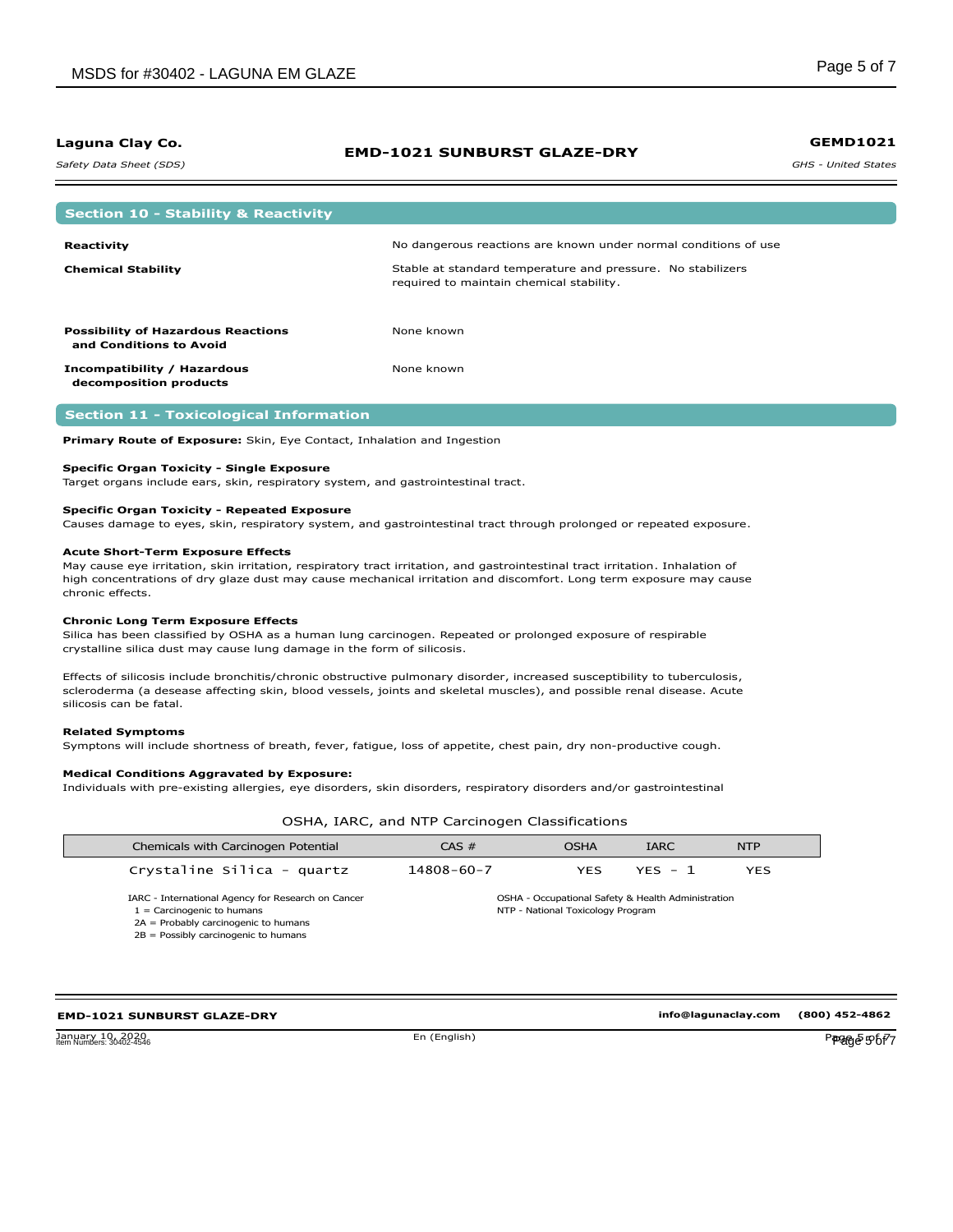## **EMD-1021 SUNBURST GLAZE-DRY**

*GHS - United States* **GEMD1021**

*Safety Data Sheet (SDS)* 

# **Section 12 - Ecological Information (non-mandatory)**

**Section 13 - Disposal Configurations (non-mandatory)**

| <b>Ecotoxicity</b>                                | None Known |
|---------------------------------------------------|------------|
| Biochemical oxygen demand (BOD5)                  | None Known |
| Chemical oxygen demand (COD)                      | None Known |
| <b>Products of Biodegradation</b>                 | None Known |
| <b>Toxicity of the products of Biodegradation</b> | None Known |
| <b>Bioaccumulation Potential</b>                  | None Known |
| Potential to move from soil to groundwater        | None Known |
| <b>Other adverse effects</b>                      | None Known |

| <b>Personal Protection</b>                                             | Refer to section 8 for proper PPE when disposing of waste material.                                                                                                             |
|------------------------------------------------------------------------|---------------------------------------------------------------------------------------------------------------------------------------------------------------------------------|
| Appropriate disposal containers                                        | Standard waste disposal containers - no special requirements.                                                                                                                   |
| Appropriate disposal methods                                           | Disposal of this product should comply with the requirements of<br>environmental protection and waste disposal legislation and any<br>regional or local authority requirements. |
| <b>Physical and chemical properties</b><br>that may affect disposal    | Glaze dust or waste should be placed in a sealed container or in a<br>manner that reduces or eliminates the release of the product.                                             |
| Sewage disposal                                                        | Do not dispose of into sinks or toilets. Never dispose of this product<br>into a sewer system.                                                                                  |
| <b>Special precautions for landfills</b><br>or incineration activities | There are no special precautions for disposal in a landfill. This product<br>is non-combustible and is not suitable for incineration.                                           |

## **Section 14 - Transporation Information (non-mandatory)**

| Regulatory<br>Information | <b>UN Number</b> | <b>UN Proper</b><br>Shipping Name | Transport<br><b>Hazard Class</b> | Packing<br><b>Group Number</b> | <b>Bulk Transport</b><br>Guidance | Special<br>Precautions |
|---------------------------|------------------|-----------------------------------|----------------------------------|--------------------------------|-----------------------------------|------------------------|
| <b>DOT Classification</b> | Not regulated    |                                   |                                  |                                |                                   |                        |
| <b>TDG Classification</b> | Not regulated    |                                   |                                  |                                |                                   |                        |
| <b>ADR/RID Class</b>      | Not regulated    |                                   |                                  |                                |                                   |                        |
| <b>IMDG Class</b>         | Not regulated    |                                   |                                  |                                |                                   |                        |
| <b>IATA-DGR Class</b>     | Not regulated    |                                   |                                  |                                |                                   |                        |

#### **EMD-1021 SUNBURST GLAZE-DRY**

**info@lagunaclay.com (800) 452-4862**

January 10, 2020<br>Item Numbers: 30402-4546 **Page 6 of 7** and 7 and 7 and 7 and 7 and 7 and 7 and 7 and 7 and 7 and 7 and 7 and 7 and 7 and 7 and 7 and 7 and 7 and 7 and 7 and 7 and 7 and 7 and 7 and 7 and 7 and 7 and 7 and January 10, 2020<br>Item Numbers: 30402-4546 Page 6 Of 77 - 2020 Page 7 of 2021 Page 7 of 2021 Page 7 of 72 of 72 of 72 of 72 of 7